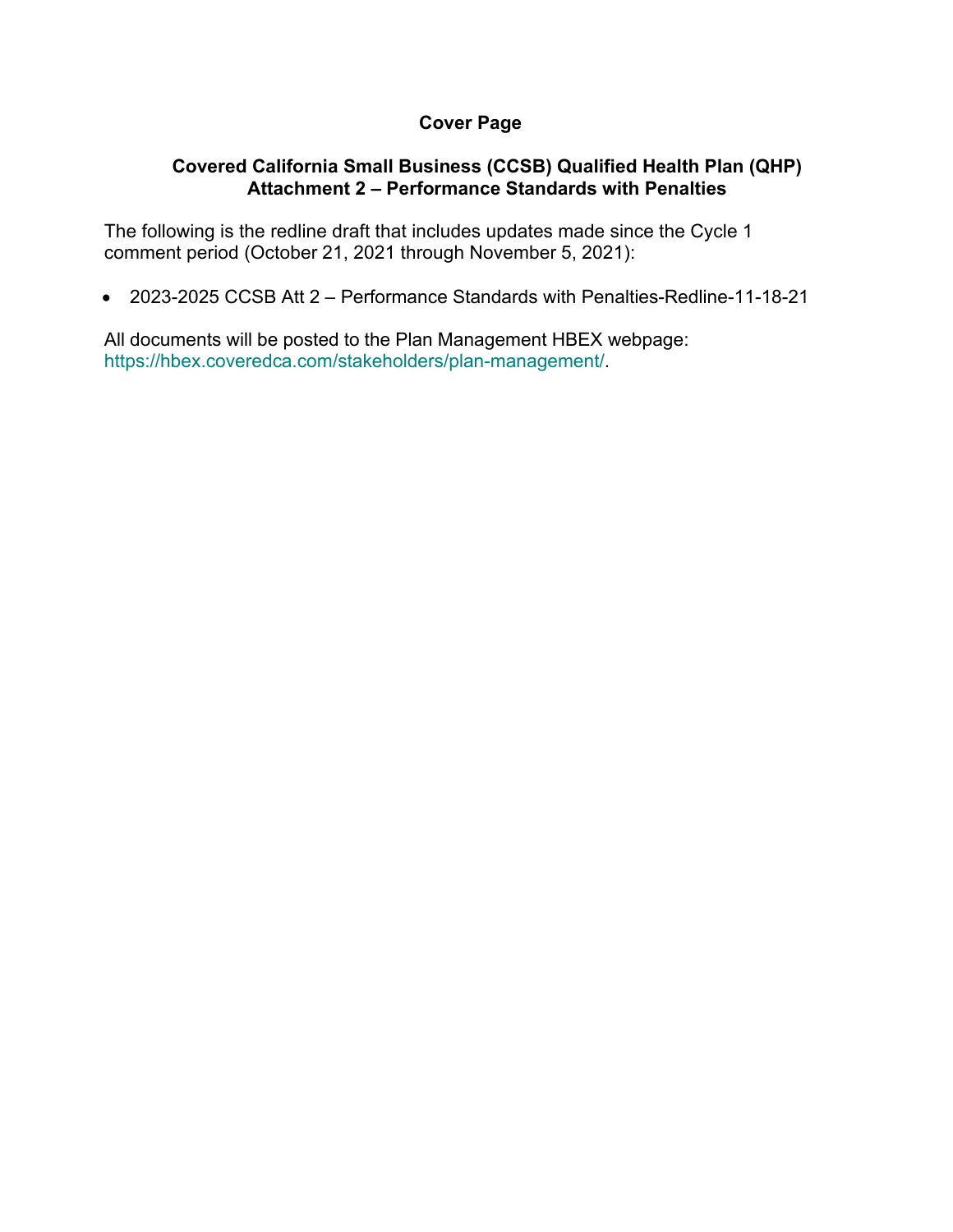### **Attachment X.2 – Performance Standards with Penalties**

During the term of this Agreement, Contractor shall meet or exceed the Performance Standards identified in this Attachment. Contractor shall be responsible for payment of penalties for Contractor's failure to meet the Performance Standards in accordance with the terms set forth at Section 6.1 of the Agreement and in this Attachment. Contractor shall submit the data required by the Performance Standards by the date specified by Covered California. Some of the data required applies to a window of time. Some of the data represents a point in time. This measurement timing is described in more detail in the sections within this Attachment.

Contractor shall monitor and track its performance each month against the Performance Standards and provide Covered California with a detailed Monthly Performance Report in a mutually-agreeable format. Contractor must report on Covered California business only and report Contractor's Enrollees in Covered California for the Individual Exchange separate from Contractor's Enrollees in Covered California for Small Business. Except as otherwise specified below in the Performance Standards Table, the reporting period for each Performance Standard shall be one calendar month. All references to days shall be calendar days and references to time of day shall be to Pacific Standard Time.

If Contractor fails to meet any Performance Standard in any calendar month (whether or not the failure is excused), Covered California may request and Contractor shall (a) investigate and report on the root cause of the problem; (b) develop a corrective action plan (where applicable); (c) to the extent within Contractor's control, remedy the cause of the performance failure and resume meeting the affected Performance Standards; (d) implement and notify Covered California of measures taken by Contractor to prevent recurrences, if the performance failure is otherwise likely to recur; and (e) make written recommendations to Covered California for improvements in Contractor's procedures.

The total amount at risk for Contractor's failure to meet the Performance Standards is equal to 0.05% of the total Gross Premium for Small Business for the applicable Plan Year (At-Risk Amount). Penalties will be determined on an annual basis at the end of each calendar year, based on Contractor's final year-end data for each Performance Standard. Where applicable, performance is assessed for each product (HMO, PPO, EPO) the Contractor offers. Penalties are weighted by enrollment in the product for Contractor's with multiple products. Covered California has specified below when the At-Risk Amount or the performance requirements differ by product.

Covered California will provide the Contractor an Initial Contractor Performance Standard Evaluation Report, covering preliminary year end data available, which Covered California will send to Contractor for review no later than February 28th of the following calendar year.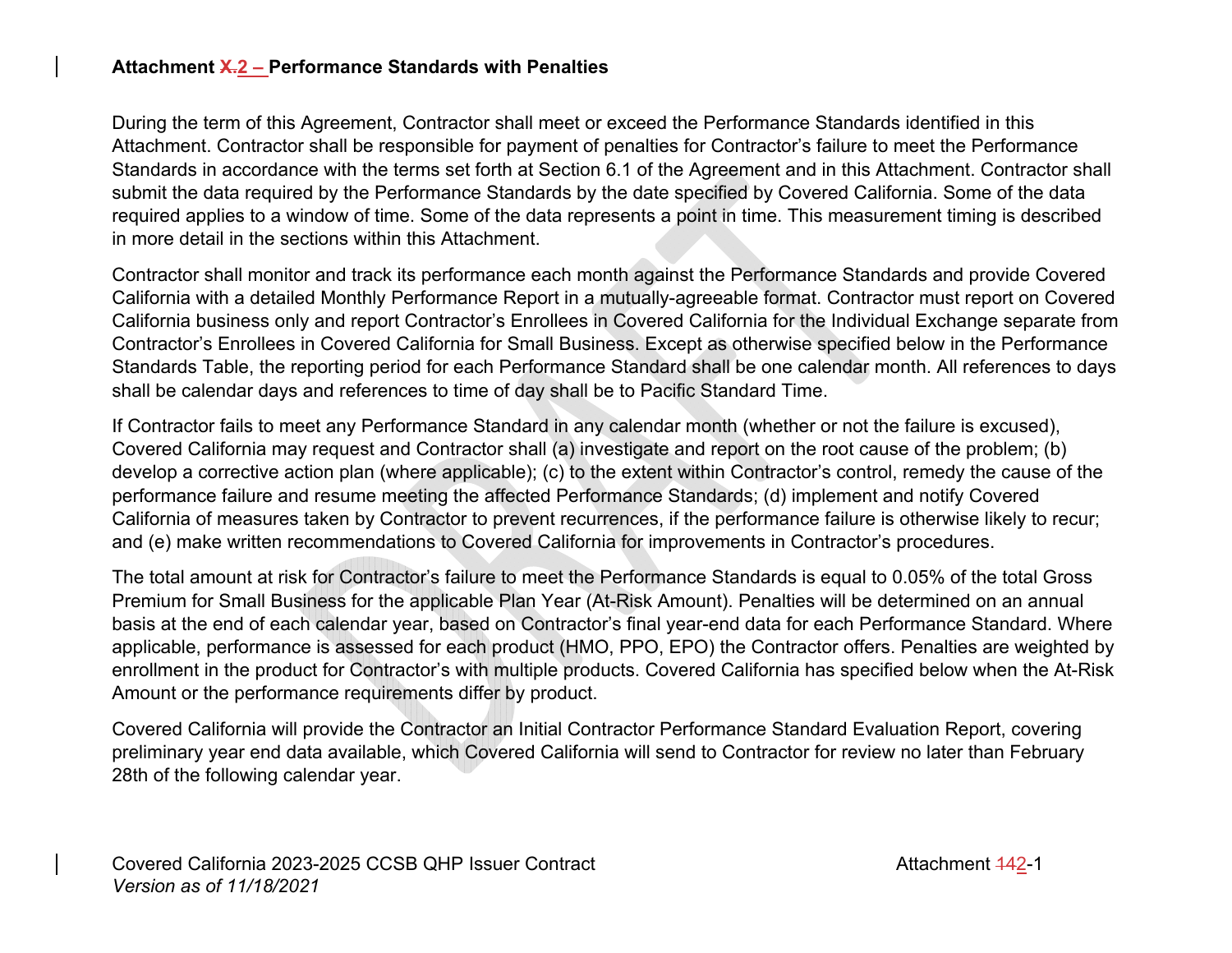#### **Attachment X.2 – Performance Standards with Penalties**

When the results of the Performance Standards are calculated, Covered California will provide Contractor with a Final Contractor Performance Standard Evaluation Report, along with an invoice, within 60 calendar days of receipt of the Performance Standards data requirements. Contractor shall remit payment to Covered California within 30 calendar days of receiving the Final Contractor Performance Measurement Evaluation Report and invoice. No penalties or credits will be assessed in 2023.

If Contractor does not agree with either the Initial or Final Performance Standard Evaluation Report, Contractor may dispute the Report in writing within thirty (30) calendar days of receipt of that Report. The written notification of dispute shall provide a detailed explanation of the basis for the dispute. Covered California shall review and provide a written response to Contractor's dispute within thirty (30) calendar days of receipt of Contractor's notification of dispute. If the Contractor still disputes the findings of Covered California, Contractor may pursue additional remedies in accordance with Section 12.1 of the Agreement.

Contractor shall not be responsible for any failure to meet a Performance Standard if and to the extent that the failure is excused pursuant to Section 12.7 of the Agreement (Force Majeure), or the parties agree that the lack of compliance is due to Covered California's failure to properly or timely perform (or cause to be properly or timely performed) any responsibility, duty, or other obligation under this Agreement, provided that Contractor timely notifies Covered California of the problem and uses commercially reasonable efforts to perform and meet the Performance Standards notwithstanding Covered California's failure to perform or delay in performing.

If Contractor wishes to avail itself of one of these exceptions, Contractor must notify Covered California in its response to the performance report identifying the failure to meet such Performance Standard. This response must include: (a) the identity of the Performance Standard that is subject to the exception, and (b) the circumstances that gave rise to the exception in sufficient detail to permit Covered California to evaluate whether Contractor's claim of exception is valid. Notwithstanding anything to the contrary herein, in no event shall any failure to meet a Customer Satisfaction Performance Standard fall within an exception.

The Parties may adjust, suspend, or add Performance Standards from time to time, upon written agreement of the parties, without an amendment to this contract.

Covered California and Contractor shall work together to periodically review and adjust the specific measures consistent with any applicable Federal regulations.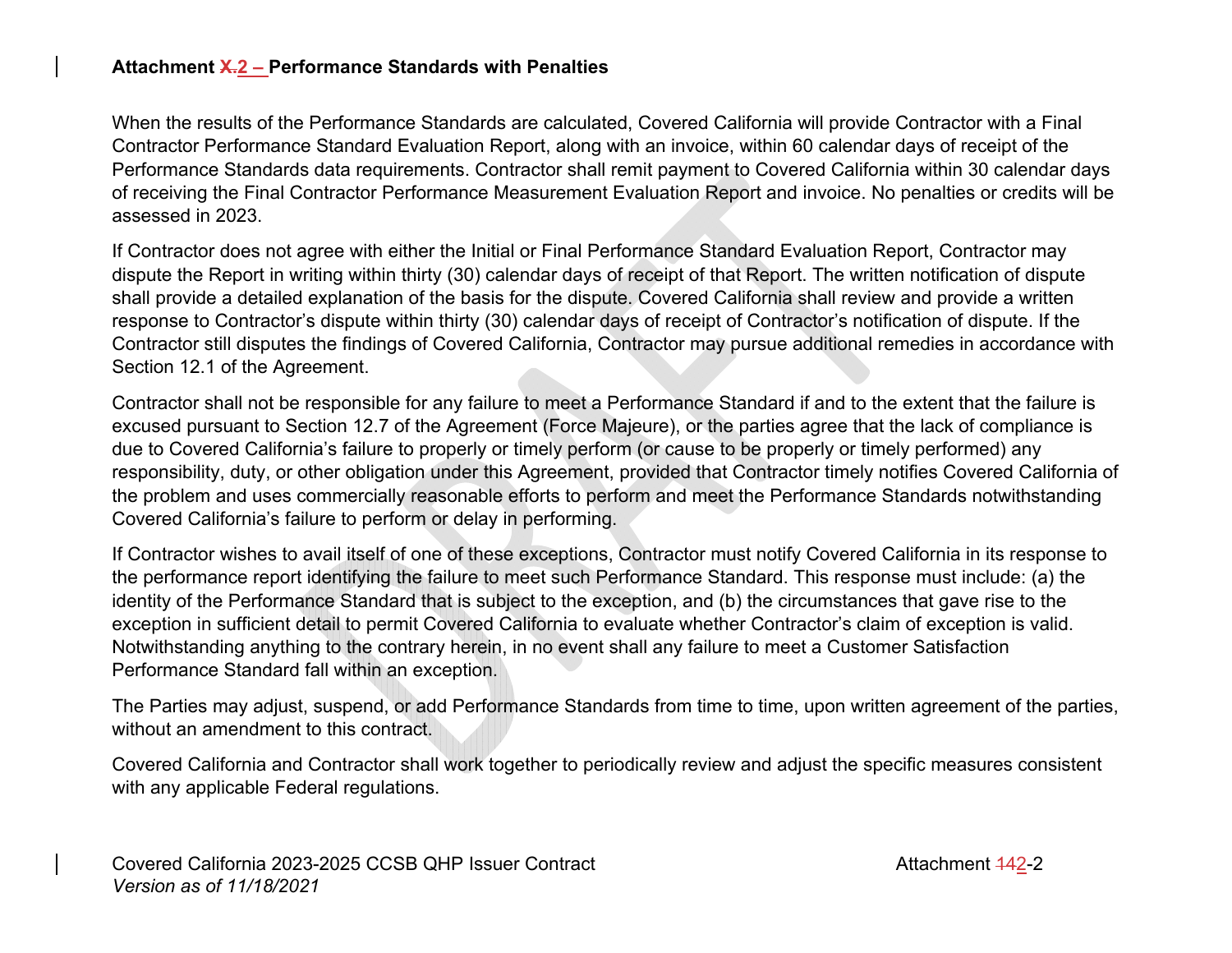| <b>Performance Standards with Penalties</b>                                                                                                                                                                                                                                                                                                                                                                                                                                                                                                                                                                                                                                                                                |  |  |  |  |
|----------------------------------------------------------------------------------------------------------------------------------------------------------------------------------------------------------------------------------------------------------------------------------------------------------------------------------------------------------------------------------------------------------------------------------------------------------------------------------------------------------------------------------------------------------------------------------------------------------------------------------------------------------------------------------------------------------------------------|--|--|--|--|
| <b>Healthcare Evidence Initiative (HEI) Data</b>                                                                                                                                                                                                                                                                                                                                                                                                                                                                                                                                                                                                                                                                           |  |  |  |  |
| <b>Performance Standard 1</b>                                                                                                                                                                                                                                                                                                                                                                                                                                                                                                                                                                                                                                                                                              |  |  |  |  |
| 1. HEI Data Submission specific to Attachment 7, Article 15.01 Data Submission                                                                                                                                                                                                                                                                                                                                                                                                                                                                                                                                                                                                                                             |  |  |  |  |
| Pilot Period: January 1, 2023 - December 31, 2023<br>Penalties will not be assessed in 2023.<br>2024 and 2025 - 80% of At-Risk Amount                                                                                                                                                                                                                                                                                                                                                                                                                                                                                                                                                                                      |  |  |  |  |
| Full and regular submission of data according to the standards outlined in Attachment 7, Article 15.01. Contractor must<br>work with Covered California and the HEI vendor to ensure accuracy of data elements on an ongoing basis.                                                                                                                                                                                                                                                                                                                                                                                                                                                                                        |  |  |  |  |
| Definitions for Performance Standard 9<br>Incomplete: A file or part of a file is missing, or critical data elements are not provided.<br>Irregular: Unexpected file or data element formatting, or record volumes or data element counts or sums deviate<br>significantly from historical submission patterns for the data supplier.<br>Late: Contractor submits data five or more business days later than its scheduled monthly submission date.<br>Non-Usable: HEI Vendor cannot successfully include submitted data in its database build, or HEI Vendor's or Covered<br>California's analysts determine that critical components of the submitted data cannot be used or relied upon in<br>subsequent analytic work. |  |  |  |  |
| Measurement Years 2023, 2024, 2025                                                                                                                                                                                                                                                                                                                                                                                                                                                                                                                                                                                                                                                                                         |  |  |  |  |
| 1. Incomplete, irregular, late, or non-useable submission of HEI data: 12% penalty<br>Failure to submit required financials (e.g., allowed, copay, coinsurance, and deductible amounts) or dental claims<br>covered under medical benefits constitutes incomplete submission.<br>Full and regular submission according to the formats specified and useable by Covered California within 5 business<br>days of the Contractor's scheduled monthly submission date: no penalty                                                                                                                                                                                                                                              |  |  |  |  |
| 2. Inpatient facility medical claim submissions for which the HEI Vendor cannot identify and match at least 95% of<br>California admissions to its Master Provider Index: 12% penalty<br>Contractor's submission meets or exceeds the 95% identification or and matching standard: no penalty                                                                                                                                                                                                                                                                                                                                                                                                                              |  |  |  |  |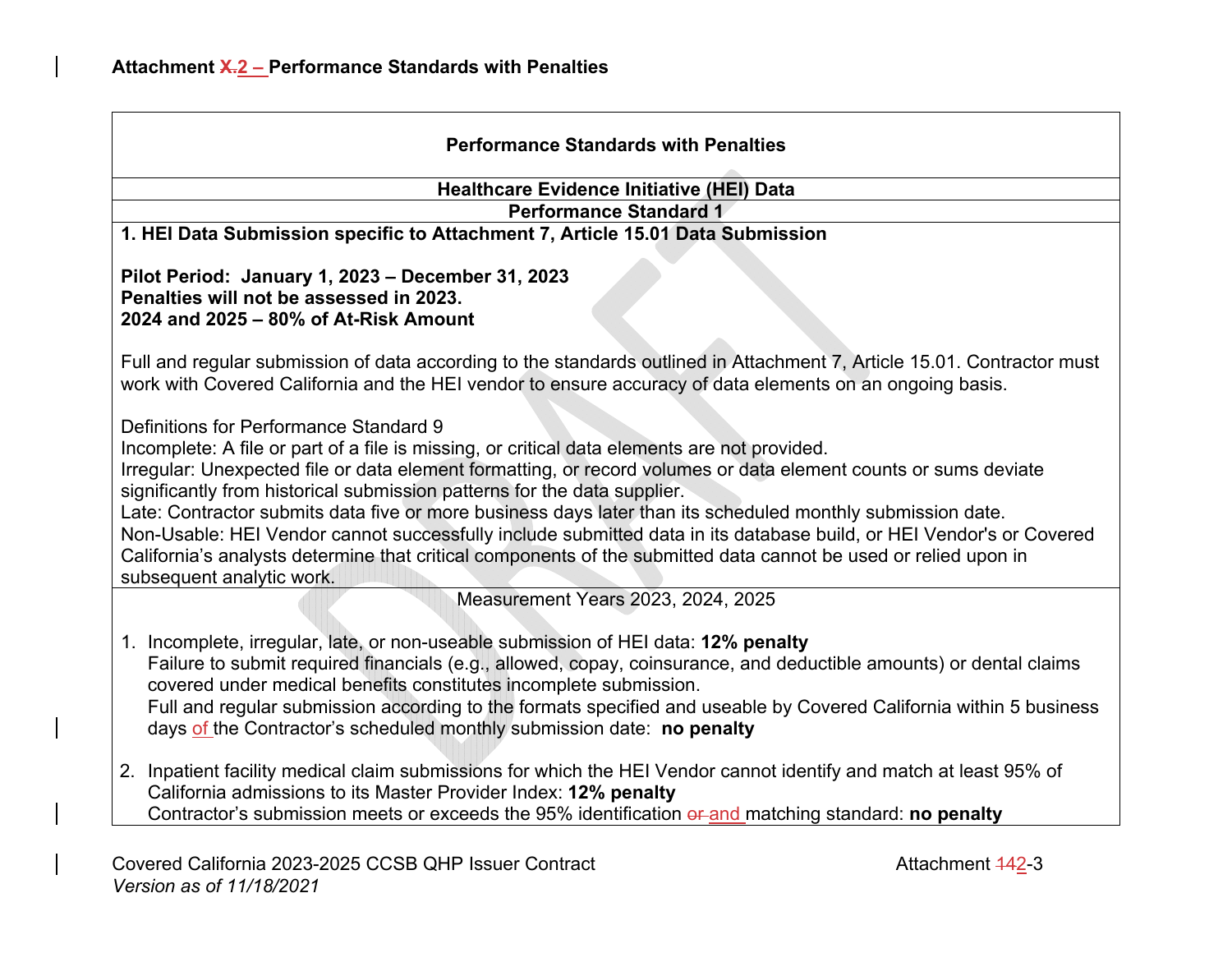| 3. Professional medical and Rxdrug claim submissions with rendering (medical) or ordering (Rxdrug) provider |  |
|-------------------------------------------------------------------------------------------------------------|--|
| taxonomy and type missing or invalid on more than 2% of claim submissions: 8% penalty                       |  |
| Contractor's submission meets or exceeds the 98% populated and valid threshold: no penalty                  |  |

- 4. Enrollment submissions with Primary Care Provider (PCP) National Provider Identifier (NPI) and Tax ID Number (TIN) missing or invalid on more than 1% of records for HMO products: **8% penalty** Contractor's submission meets or exceeds the 99% populated and valid threshold for HMO products: **no penalty**
- 5. Professional medical and Rxdrug claim submissions with rendering (medical) or ordering (Rxdrug) NPI and TIN missing or invalid on more than 1% of claims: **8% penalty** Contractor's submission meets or exceeds the 99% populated and valid threshold: **no penalty**
- 6. Medical and Rxdrug claim submissions in which a file's allowed amount total varies by more than plus or minus 2% from the file's total sum of net plan payment, coinsurance, copayment, deductible, and third party amounts: **8% penalty**

Contractor's submission meets or exceeds the 98% summary financial validation threshold: **no penalty**

- 7. Medical claim, Rxdrug claim, or capitation record submissions unaccompanied by corresponding enrollment records more than 1% of the time: **8% penalty** Contractor's submission meets or exceeds the 99% matching enrollment threshold: **no penalty**
- 8. Enrollment, medical and Rxdrug claim, and capitation record submissions for which the HEI Vendor cannot identify and match at least 99% of records to a known insurance product for the data supplier, i.e., HIOS ID and year combination (on- or off-Exchange) or issuer-specific product ID and year combination (off-Exchange): **8% penalty** Contractor's submission meets or exceeds the 99% identification and matching threshold: **no penalty**
- 9. RxDrug claim submissions in which a file's allowed amount total varies by more than plus or minus 2% from the file's total sum of ingredient cost and dispensing fee amounts: **4% penalty** Contractor's submission meets or exceeds the 98% summary financial validation threshold: **no penalty**
- 10. RxDrug claim submissions with Rxdrug Payment Tier missing or invalid on more than 1% of claims or with not all expected values (i.e., 1 = Generic, 2 = Brand Formulary, 3 = Brand Non-Formulary, 4 = Specialty Drug, and 5 = ACA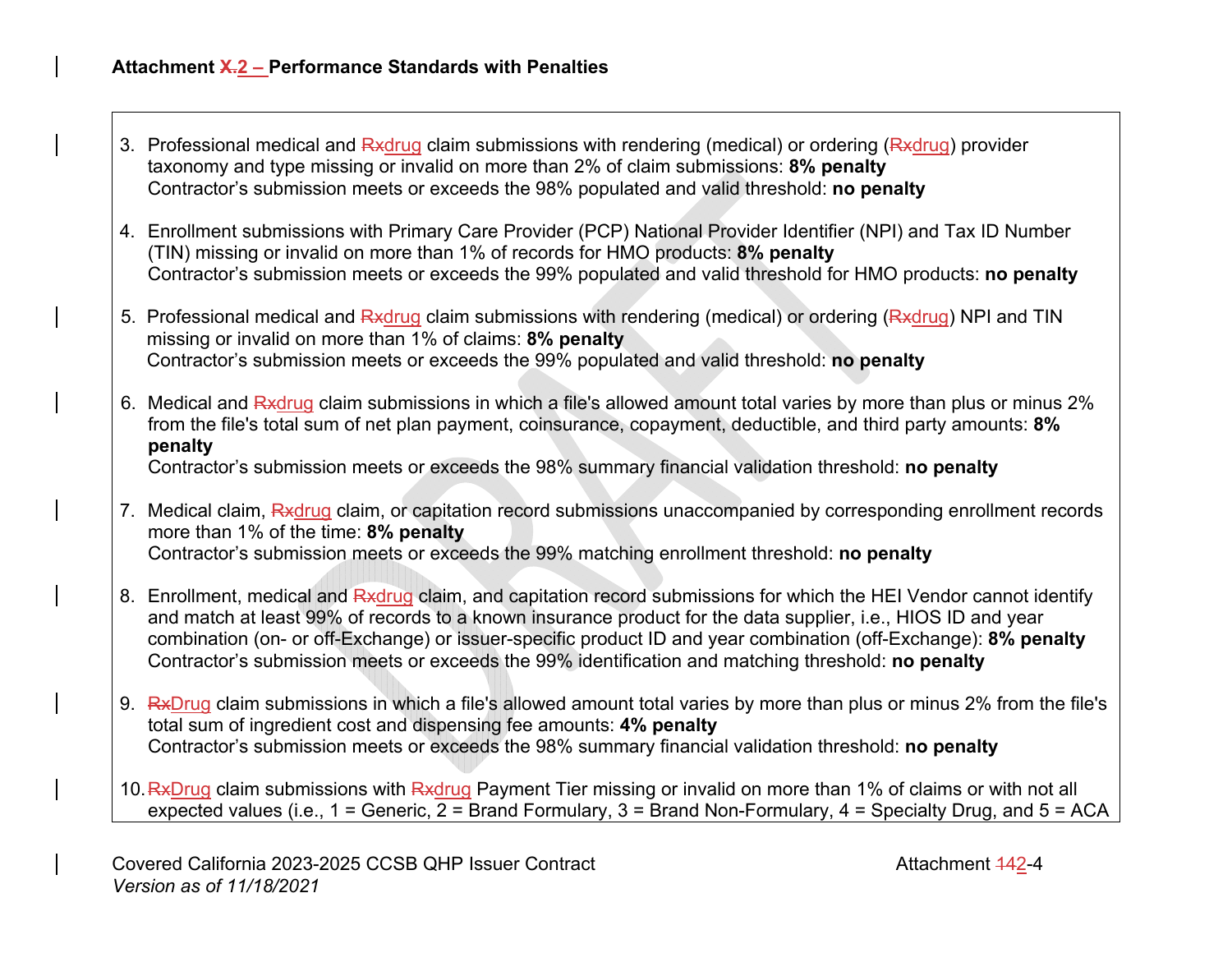Preventive Medication) represented at appropriate and accurate proportions and consistent with Contractor's formulary, as determined by comparison to Contractor's prior period data submissions, comparison to data aggregated from all data suppliers, and consultation with the Contractor: **4% penalty** Contractor's submission meets or exceeds the 99% populated and valid threshold and contains expected values at appropriate and accurate proportions: **no penalty**

Covered California 2023-2025 CCSB QHP Issuer Contract Contract Attachment 142-5 *Version as of 11/18/2021*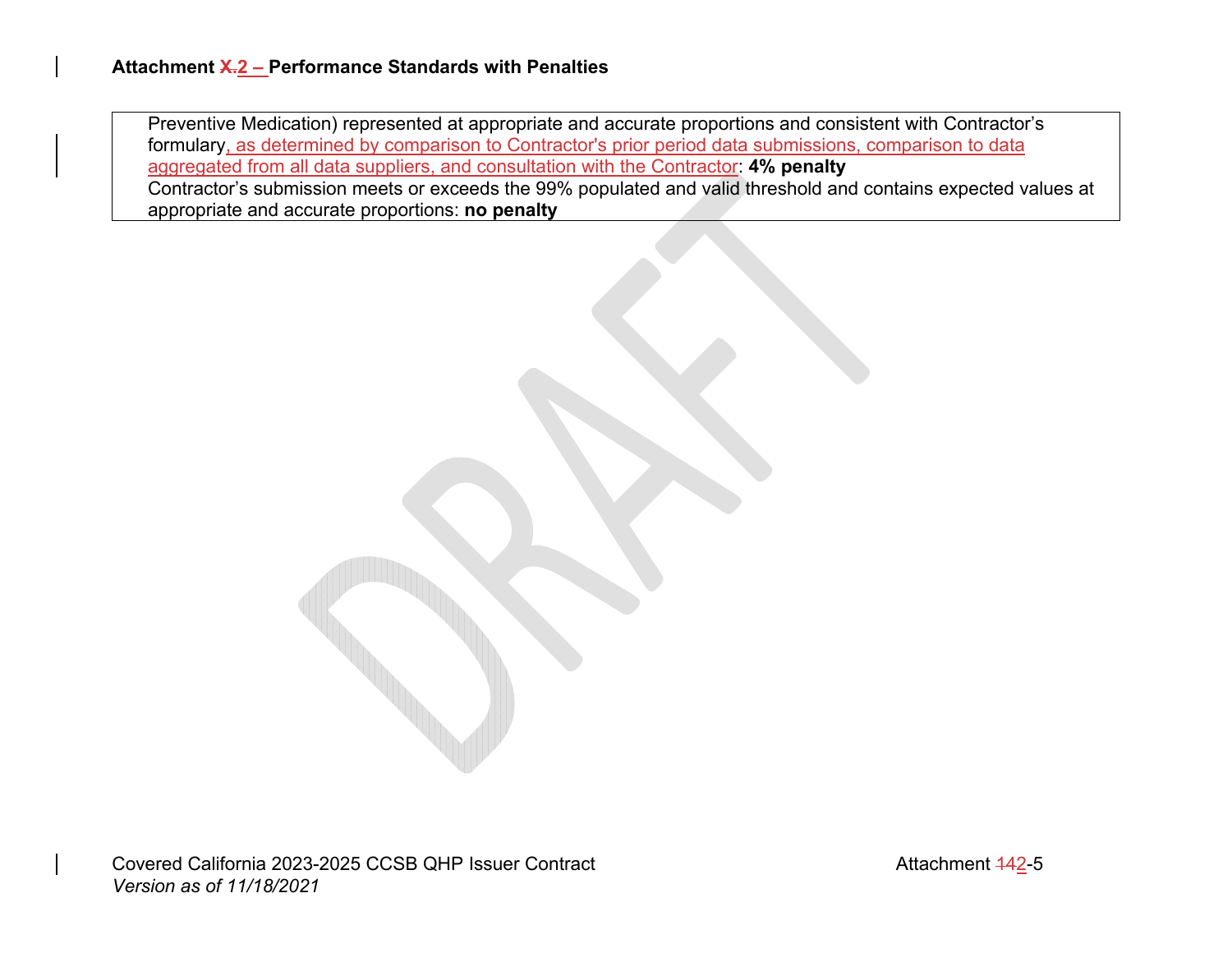| <b>Performance Standards with Penalties</b>                                                                                                                                                                 |                                                                                                          |                                                                                                          |  |  |
|-------------------------------------------------------------------------------------------------------------------------------------------------------------------------------------------------------------|----------------------------------------------------------------------------------------------------------|----------------------------------------------------------------------------------------------------------|--|--|
| Dental Quality Alliance (DQA) Pediatric Measure Set                                                                                                                                                         |                                                                                                          |                                                                                                          |  |  |
| <b>Performance Standard 2</b>                                                                                                                                                                               |                                                                                                          |                                                                                                          |  |  |
| 2. Dental Quality Alliance (DQA) Pediatric Measure Set                                                                                                                                                      |                                                                                                          |                                                                                                          |  |  |
| Pilot Period: January 1, 2023 - December 31, 2023<br>Penalties will not be assessed in 2023.<br>2024 and 2025 – 20% of At-Risk Amount                                                                       |                                                                                                          |                                                                                                          |  |  |
| Contractor must submit the Dental Quality Alliance (DQA) Pediatric Measure Set for each specified measurement year<br>and meet the specified performance standards in 2024 and 2025.                        |                                                                                                          |                                                                                                          |  |  |
| Contractor shall submit the required pediatric dental Covered California Healthcare Evidence Initiative (HEI) Data for<br>each plan year, to generate its Dental Quality Alliance (DQA) pediatric measures. |                                                                                                          |                                                                                                          |  |  |
| <b>Measurement Year 2023</b>                                                                                                                                                                                | <b>Measurement Year 2024</b>                                                                             | Measurement Year 2025                                                                                    |  |  |
| No assessment.                                                                                                                                                                                              | <b>NOTE:</b> Performance standards for<br>2024 and 2025 will be established<br>using 2023 baseline data. | <b>NOTE:</b> Performance standards for 2024<br>and 2025 will be established using 2023<br>baseline data. |  |  |
|                                                                                                                                                                                                             | Contractor does not meet<br>performance standard: 20% penalty                                            | Contractor does not meet performance<br>standards: 20% penalty                                           |  |  |
|                                                                                                                                                                                                             | Contractor meets performance<br>standards: no penalty                                                    | Contractor meets performance<br>standards: no penalty                                                    |  |  |